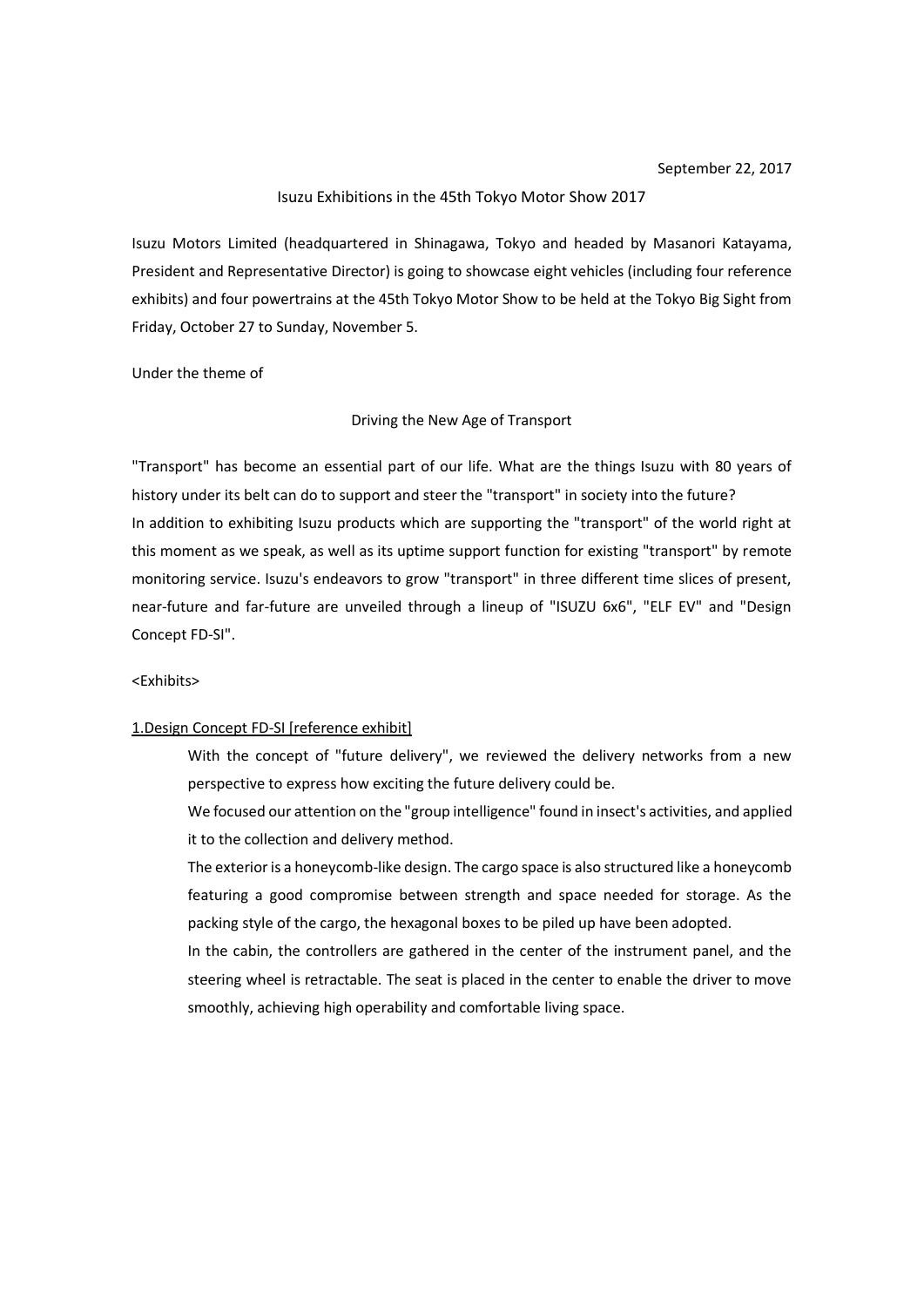## 2.ISUZU 6x6 [reference exhibit]

This is a 6x6 all-wheel-drive vehicle with single wheel tires on all the axles to ensure high rough road performance.

It features the minimum ground clearance, approach angle, and departure angle designed to be larger than ordinary trucks. Thus, this model boasts its tremendous travers ability against rough terrain, weak ground and obstacles. Having such high performance and rigidness, this model will do a great job in the areas hit by major disasters such as forest fires, heavy rains and floods.

## 3.ELF EV [reference exhibit]

This is an EV truck model proposed by Isuzu Motors.

Not only the features friendly to environment and human-beings, such as zero emissions and low noise, it boasts its function to electrically operate the equipment of rear body application. In addition, it uses a large capacity battery responding to the next-generation rapid charging technology. With its sufficient functions as commercial vehicles, we are sure this model opens the new era for commercial vehicles supporting collection and delivery business.

## 4.GIGA ISUZU 80th Anniversary Edition

The heavy-duty truck, GIGA, is evolving constantly.

It is geared with remote monitoring system which transmits the vehicle data for remote analysis to ensure safe driving. In addition, its advanced safety devices including the new function, "Smartglide+g", which utilizes map information, realize a higher level of safety and fuel-saving.

The exhibited vehicle is a model commemorating the 80th anniversary of Isuzu.

## 5.FORWARD ISUZU 80th Anniversary Edition

The medium-duty truck, FORWARD, pursues a higher level of fuel economy, friendliness to environment and safety.

It has achieved the fuel efficiency of 10% higher than the standard set in 2015, realizing the one-rank higher performance. In addition, the advanced safety devices which come standard, contribute to safe travelling.

The exhibited vehicle is a model commemorating the 80th anniversary of Isuzu.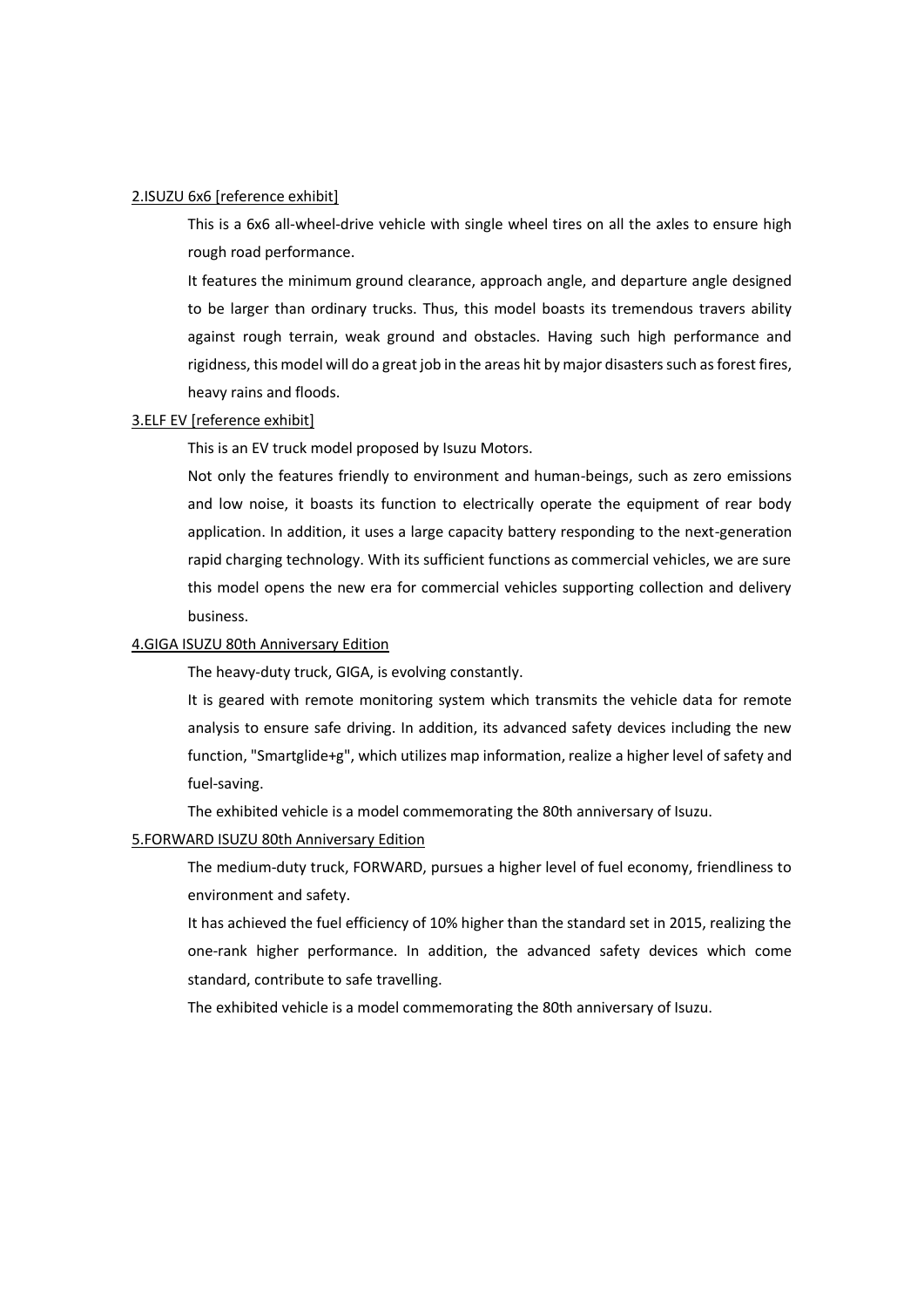## 6.ELF ISUZU 80th Anniversary Edition

The light-duty truck, "ELF", boasting its excellent fuel economy, has achieved the top sales volume for 16 consecutive years in the 2 - 3 ton class.\*

The keyless ride aiming at more ease in getting on and off the vehicle and the suspension seat that leads the driver to the most appropriate driving position, have been adopted to pursue further user-friendliness.

The exhibited vehicle is a model commemorating the 80th anniversary of Isuzu.

\* Based on the 2001 - 2016 new vehicle sales volume in Japan, sourced from the Japan Automobile Dealers Association and Isuzu.

# 7.mu-X <overseas production/sales>[reference exhibit]

mu-X passenger pickup vehicle (PPV), developed to meet unique local needs, is sold globally in Asia, Oceania, the Middle East and Mid-America.

mu-X's superior durability is capable of withstanding punishing road conditions. Its spacious cabin is the largest in the class. With a 3 ton towing capacity, it tackles both on and off road adventures.

### 8.ERGA

The heavy-duty transit bus, "ERGA", boasts its improved exhaust gas after treatment system and fuel economy. Its LED headlights, introduced for better night visibility and longer service life, cut down your maintenance cost.

And its barrier-free and universal designs ensure more safety around the priority seats and more ease in entry and exit. In addition, the driver's leg space has been enlarged so that the work environment for the driver is improved.

## 9.Isuzu Engine and Transmission Series

Isuzu's cutting-edge technologies are bundled together to develop superior diesel engine and transmission series!

• Diesel Engines

# (1)6UZ1-TCS diesel engine

"GIGA" is now powered by the PPNLT compliant inline 6-cylinder engine. Fuel efficiency is achieved through optimized air pressure boosting and engine cooling plus greater fuel injection system. Moreover, the use of steel pistons has made the engine more durable than ever. Coupled with a new after treatment system, it's truly a clean low fuel-consuming engine!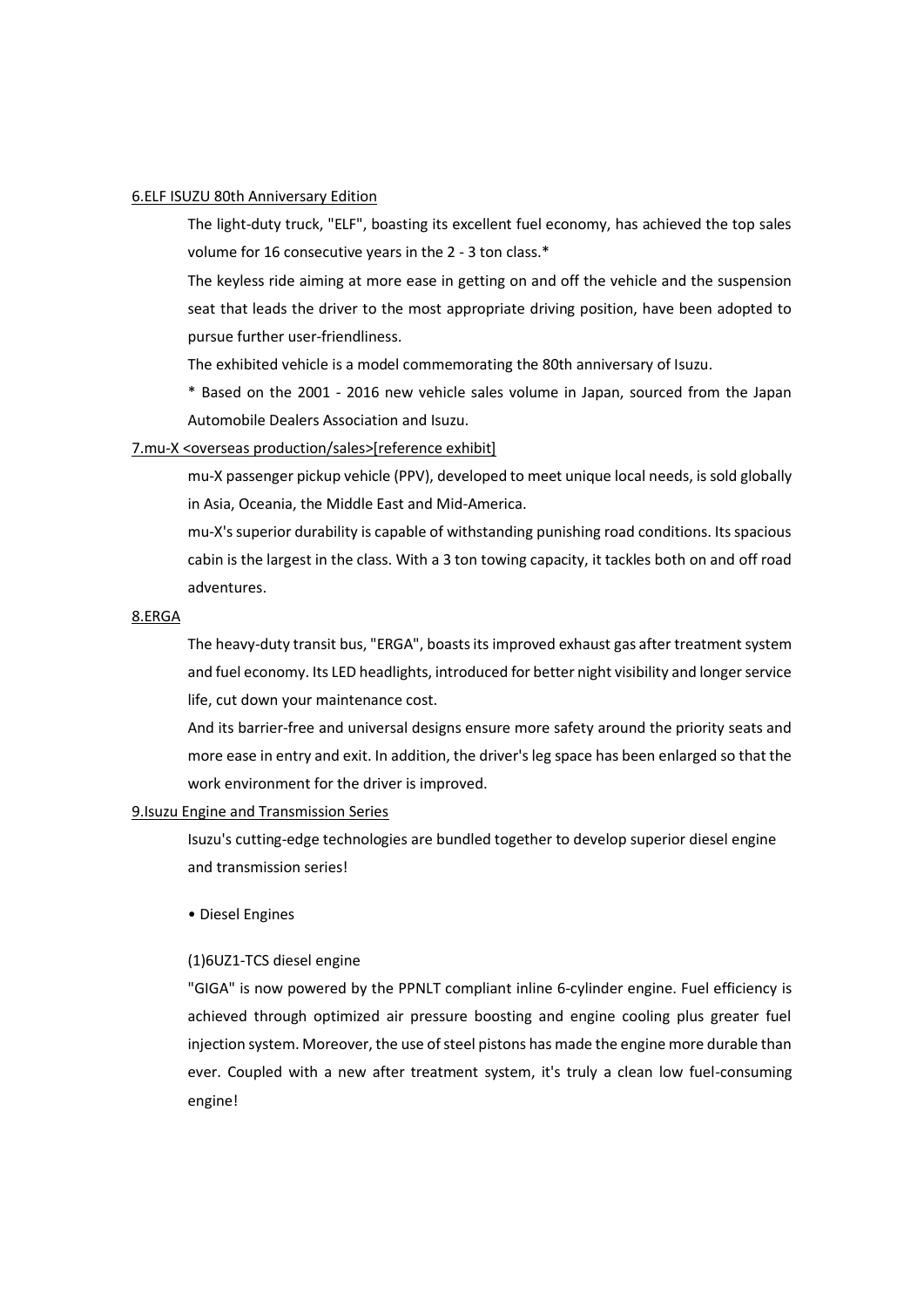## (2)RZ4E-TC diesel engine

Brand-new engine designed for "D-MAX", Isuzu's world-renowned 1-ton pickup. It is also the heart of "mu-X" passenger pickup vehicle (PPV), a derivate of the popular D-MAX.

The 1.9-litre engine is compact and light-weight, yet it boasts its class-top fuel efficiency achieved by raising the power and torque per liter of displacement to the maximum extent possible. Thanks to the smaller displacement, it is environmentally friendlier, complying with Euro 6, the world most stringent emission standard.

#### • Transmissions

### (3)MJX12 transmission (Smoother-Gx)

Multi-speed splitter range transmission (12 speeds forward + 2 speeds rearward) to be mounted on heavy-duty trucks.

The electronically-controlled AMT named "Smoother-Gx" helps to reduce drivers' fatigue. It comes standard with the "Smart Glide +G" system, enabling fuel-efficient cruising of one rank higher. Using the GPS which tracks the current position of the vehicle (displaying the route on a map), it calculates the gradient of the road ahead to automatically select the best gear including neutral coasting.

(4)MVL6 transmission

Brand-new 6-speed transmission designed for "D-MAX", Isuzu's world-renowned 1-ton pickup. It's also a drivetrain for "MU-X" passenger pickup vehicle (PPV), a derivate of the popular D-MAX.

Both excellent driving performance at low speeds and fuel savings at high speeds are achieved by the revolutionary gear ratios. Further, downsizing has made it possible to keep the weight down, as light as a 5-speed manual transmission.

# 10.PREISM/MIMAMORI

"MIMAMORI" is a telematics system, specially designed for commercial vehicles, used to transmit vehicle operation data on the Internet. Such vehicle data is analyzed remotely to offer useful guidance to the drivers and fleet owners for raising awareness to compliance with traffic rules, safety and eco-driving.

Moreover, the remote watchful eye is kept on vehicle conditions at all times. The advanced genuine maintenance service "PREISM", first integrated in GIGA 2015 model, uses the collected data to identify unusual symptoms to proactively prevent vehicle breakdowns. Always looking into the future, Isuzu continues to support customers' uptime maximization. [PREISM is a compound word to denote taking preventive (PRE) measures to avert failures is an integral part of Isuzu's practice (ISM).